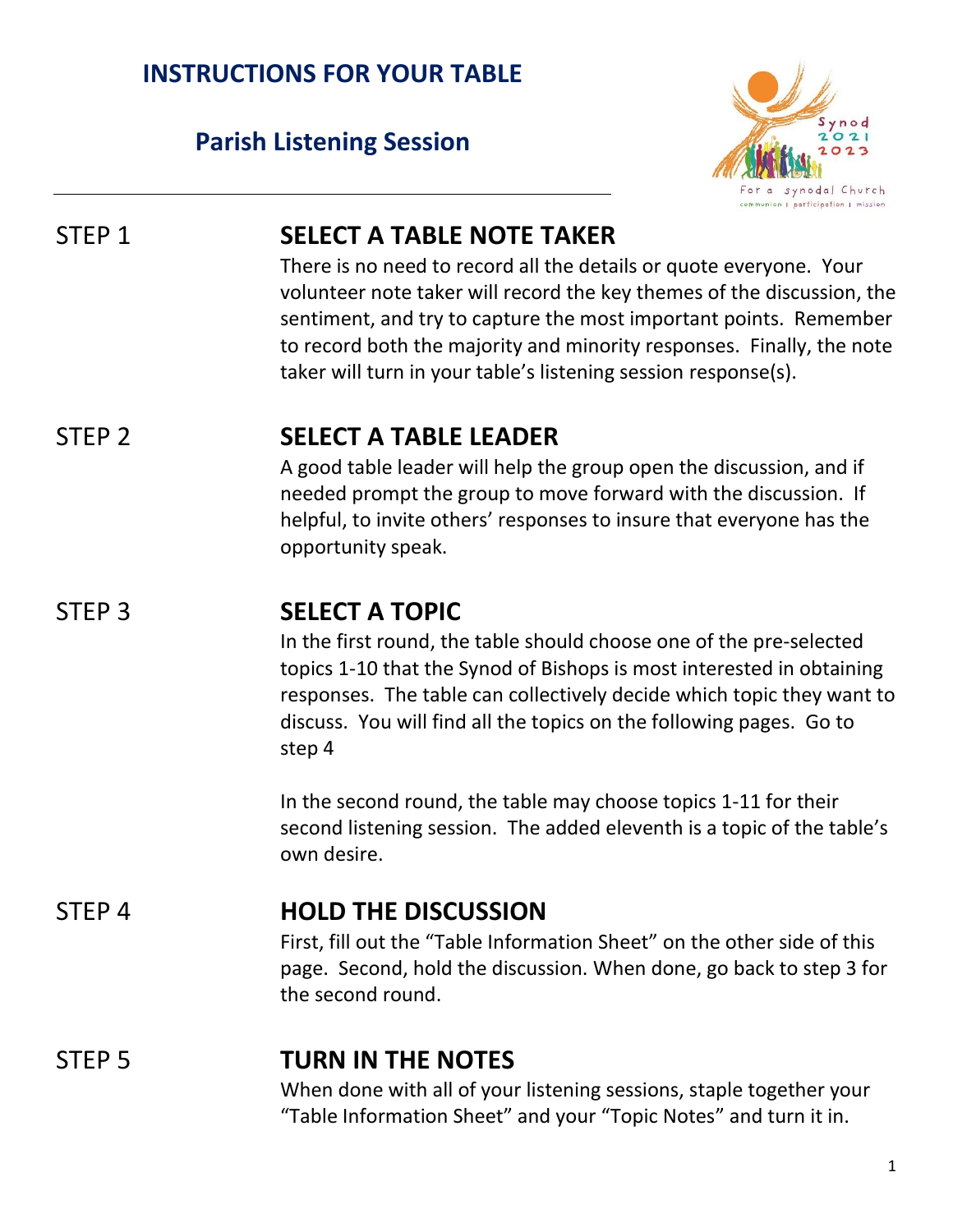#### **TABLE INFORMATION SHEET**

| <b>Parish Name &amp; City</b>                                      |                                                  |  |
|--------------------------------------------------------------------|--------------------------------------------------|--|
|                                                                    | Date / / 2022                                    |  |
| Total Number of people at your table _______ (ideally 6-10 people) |                                                  |  |
|                                                                    | Providing the following information is voluntary |  |
| How many of each at the table?                                     | How many participants are represented at         |  |
| $Male(s)$ Female(s) _______                                        | your table in each of these religions?           |  |
|                                                                    | ____ Catholic                                    |  |
| How many participants in each age group?                           | ____ Orthodox                                    |  |
| minor children ages 1-17                                           | ____ Non-Catholic Christian                      |  |
| $-18-25$                                                           | ____ Judaism                                     |  |
| $26 - 39$                                                          | ____ Buddhism                                    |  |
| $-40-64$                                                           | ____ Hinduism                                    |  |
| $-65 - 84$                                                         | ____ Muslim                                      |  |
| $85+$                                                              | _____ Agnostic (unsure of God's existence)       |  |
|                                                                    | ____ Atheist (deny the existence of God)         |  |
| What is the state of life for the participants?                    | <b>None</b>                                      |  |
| (Check all that apply)                                             |                                                  |  |
| $\Box$ Single $\Box$ Widowed                                       |                                                  |  |
| $\Box$ Married $\Box$ Divorced                                     | Does anyone at your table participate in a       |  |
| $\Box$ Deacon $\Box$ Priest                                        | <b>Catholic affiliated group?</b>                |  |
| $\square$ Vowed Religious (Br., Sr., Nun, Monk)                    | (Check all that apply)                           |  |
|                                                                    | $\Box$ Religious Education                       |  |
| What is the primary race and/or ethnicity                          | $\square$ Catholic School                        |  |
| of individuals at your table?                                      | □ Youth or Young Adult Group                     |  |
| (Check all that apply)                                             | $\Box$ Campus Ministry                           |  |
| $\Box$ Caucasian                                                   | □ Men's or Women's Group                         |  |
| $\Box$ African-American or Black                                   | $\Box$ Prayer group                              |  |
| $\Box$ Asian                                                       | $\square$ Faith Sharing Group                    |  |
| $\Box$ Hispanic or Latino                                          | □ Liturgical or Sacrament Ministry Group         |  |
| $\Box$ Middle Eastern or North African                             |                                                  |  |
| $\Box$ Native American or Alaskan Native                           |                                                  |  |
| $\Box$ Hawaiian or Pacific Islander                                | How many at your table attend Catholic           |  |
|                                                                    | Mass according to these options?                 |  |
|                                                                    | Daily _____ Weekly ____ Monthly                  |  |
|                                                                    | Rarely ______ Never                              |  |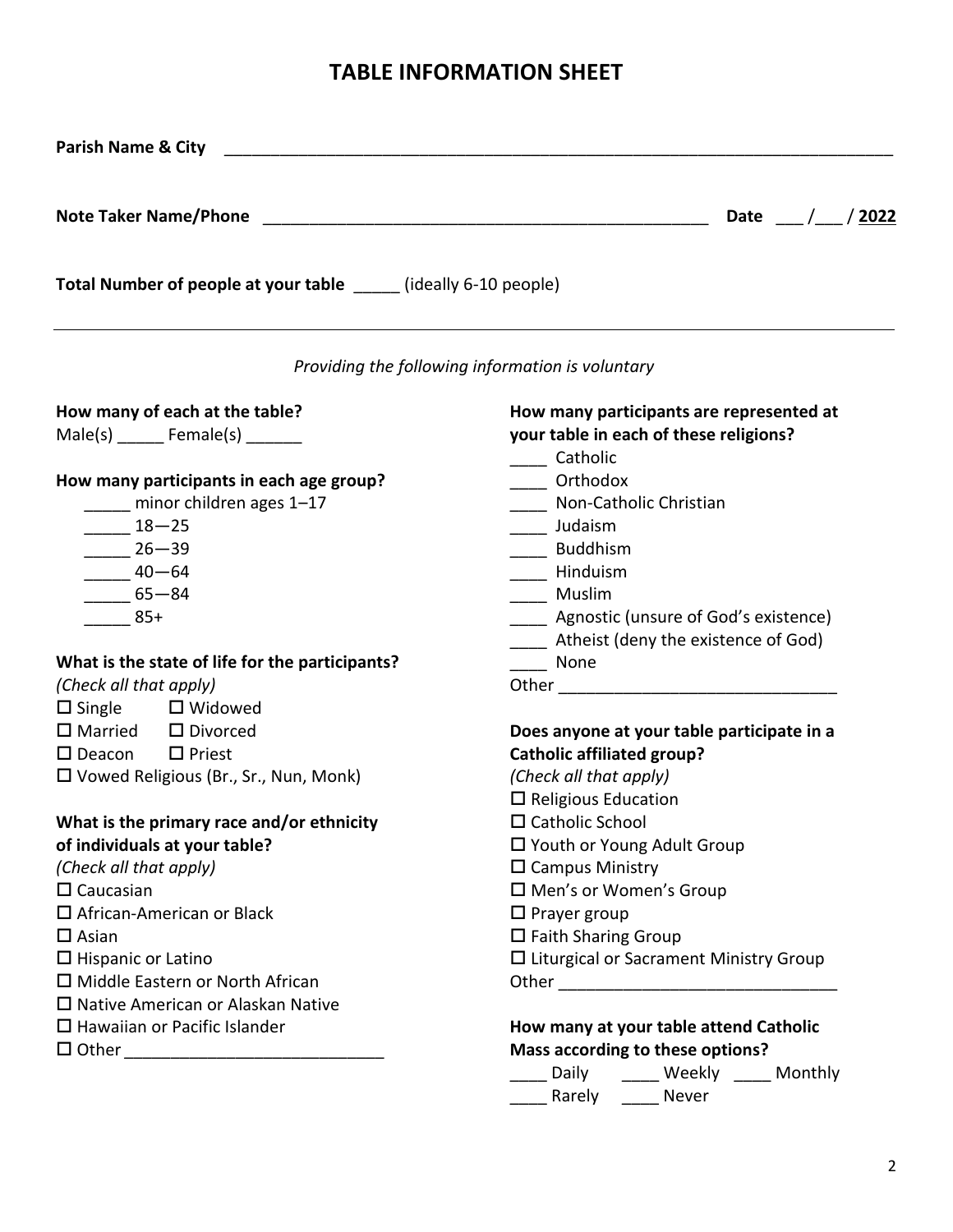## **TOPIC #1: COMPANIONS ON THE JOURNEY**

**In the Church and in society we are side by side on the same road. In our local Church, who are those who "walk together"? Who are those who seem further apart? How are we called to grow as companions? What groups or individuals are left on the margins?**

Do we as a Church recognize that we are to be companions? What is the "journey" as those who are believers in God? What is it for those who might not believe, and how do we journey together?

Do we even recognize that society and the Catholic Church are on the same road? We might be together, or we might be at odds, but are we in it together? Where do we work for greater complementarity or unity? Is tolerance needed at times?

How does God call us to grow as companions? Are we willing to grow? Who do we lift up on our shoulders on the journey?

Companions: (1) a person or animal with whom one spends a lot of time or with whom one travels; (2) one of a pair of things intended to complement or match each other; (3) accompany. Citation: Google's English dictionary is provided by Oxford Languages

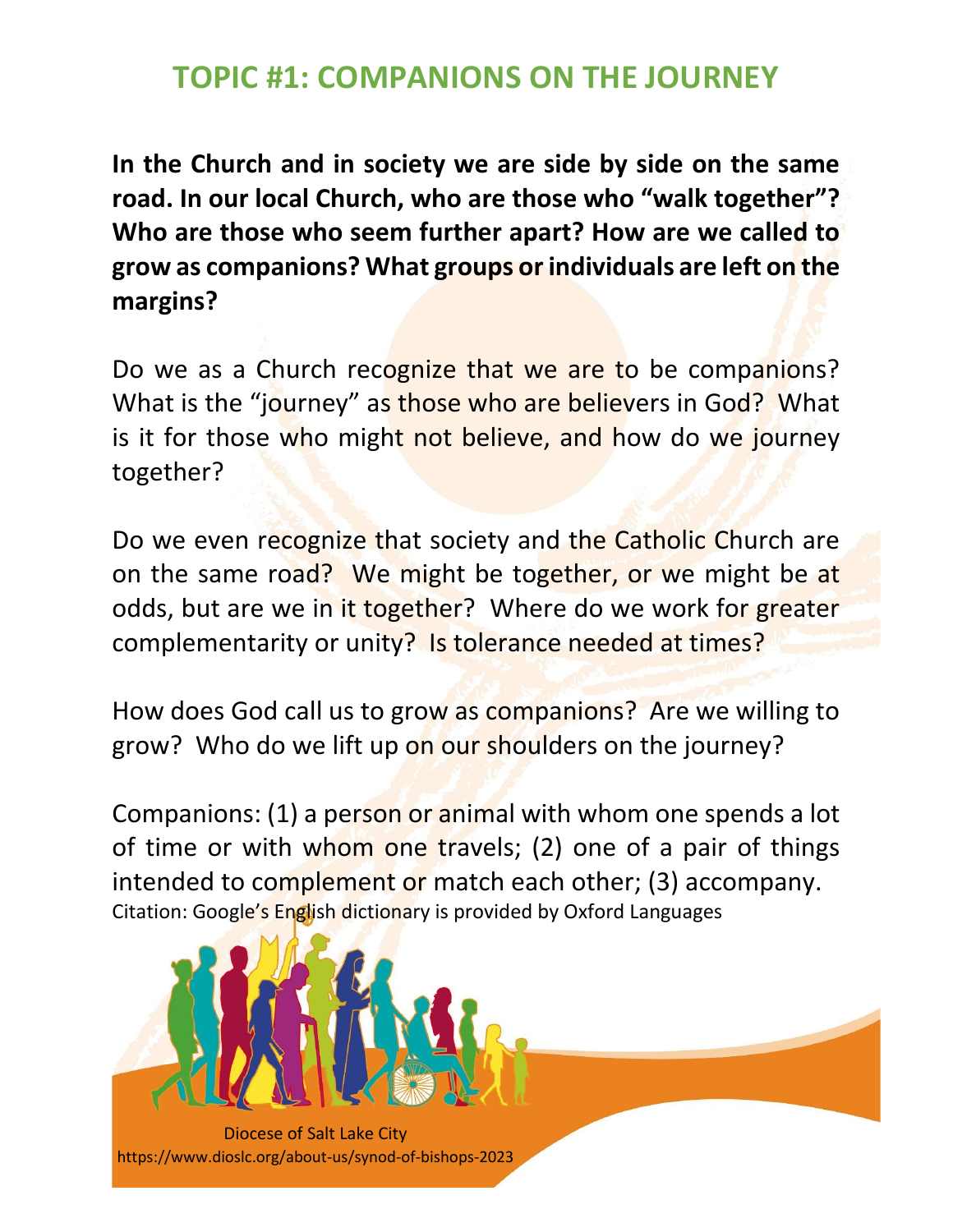# **TOPIC #1: COMPANIONS ON THE JOURNEY**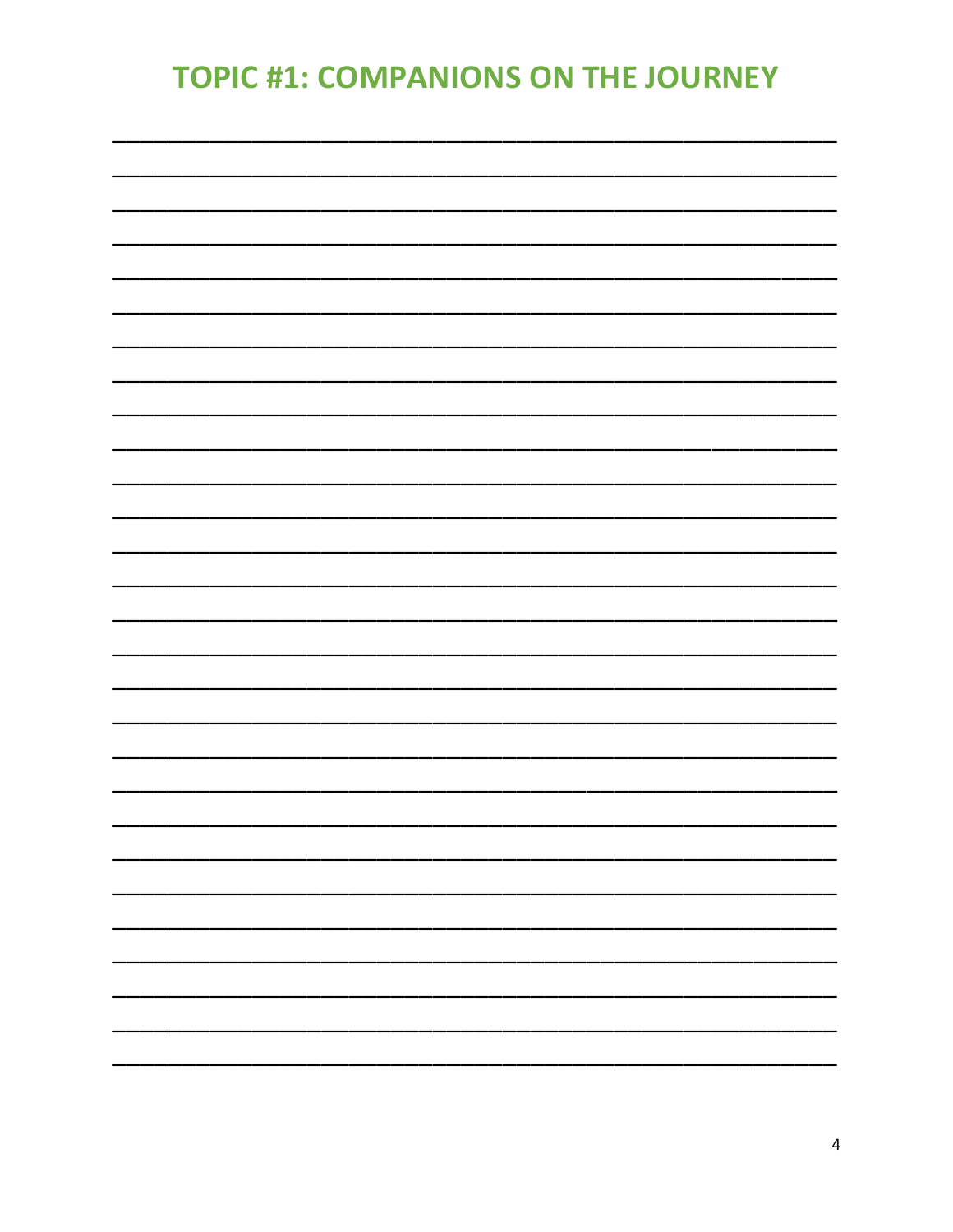## **TOPIC #2: LISTENING**

**Listening is the first step, but it requires an open mind and heart, without prejudice. How is God speaking to us through voices we sometimes ignore? How are the laity listened to, especially women and young people? What facilitates or inhibits our listening? How well do we listen to those on the peripheries [fringes of society]? How is the contribution of consecrated men and women integrated? What are some limitations in our ability to listen, especially to those who have different views than our own? What space is there for the voice of minorities, especially people who experience poverty, marginalization, or social exclusion?**

Do we see any prejudices or blind spots that keep us from an open mind and heart? Where do we feel heard, and not heard? Is everyone worth listening to, and worthy of respect? If we are in the majority, do we take time to listen to the minority, or do we dismiss them?

Listening: (1) give one's attention to a sound; (2) take notice of and act on what someone says; respond to advice or a request; (3) make an effort to hear something; be alert and ready to hear something.

Citation: Google's English dictionary is provided by Oxford Languages

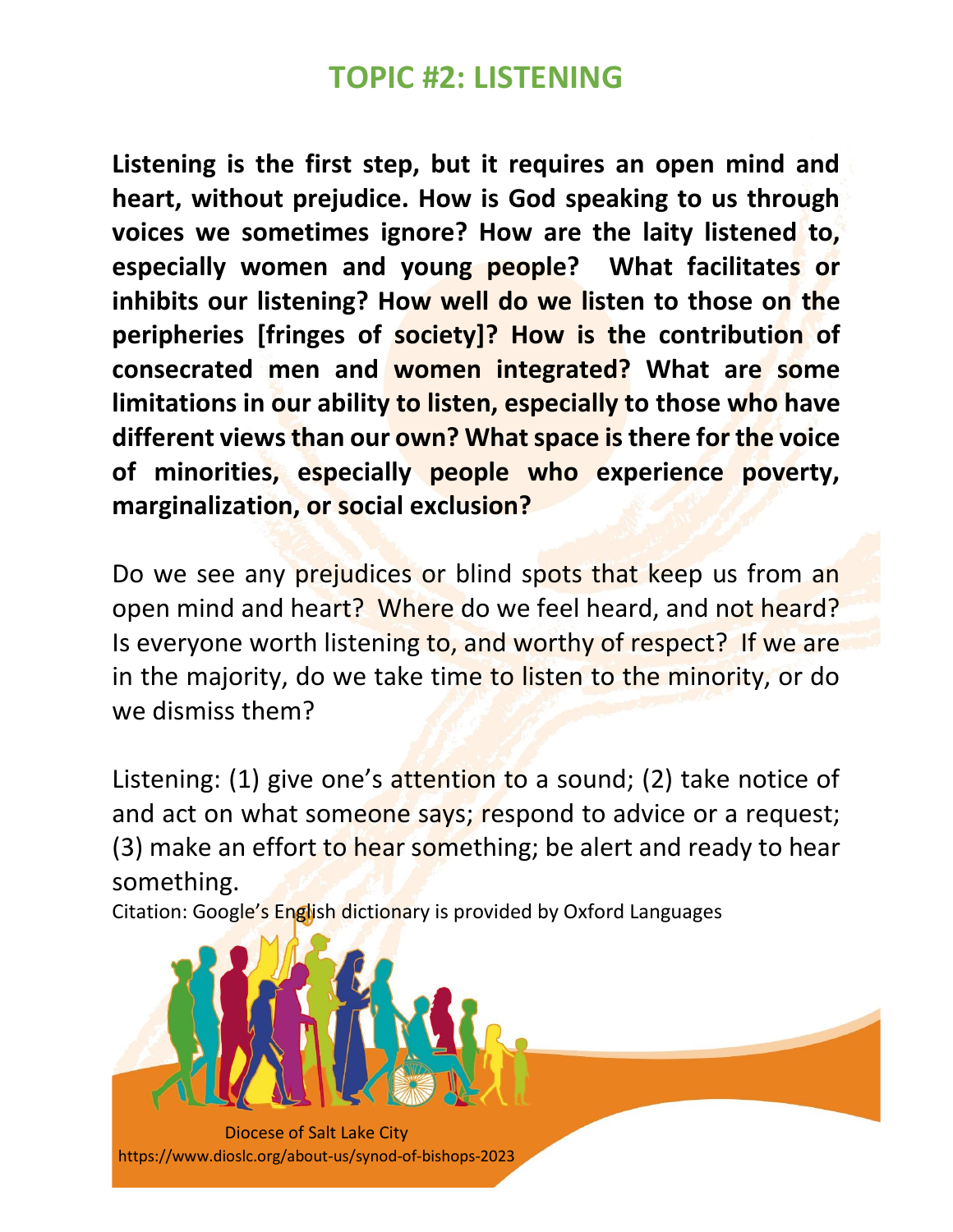# **TOPIC #2: LISTENING**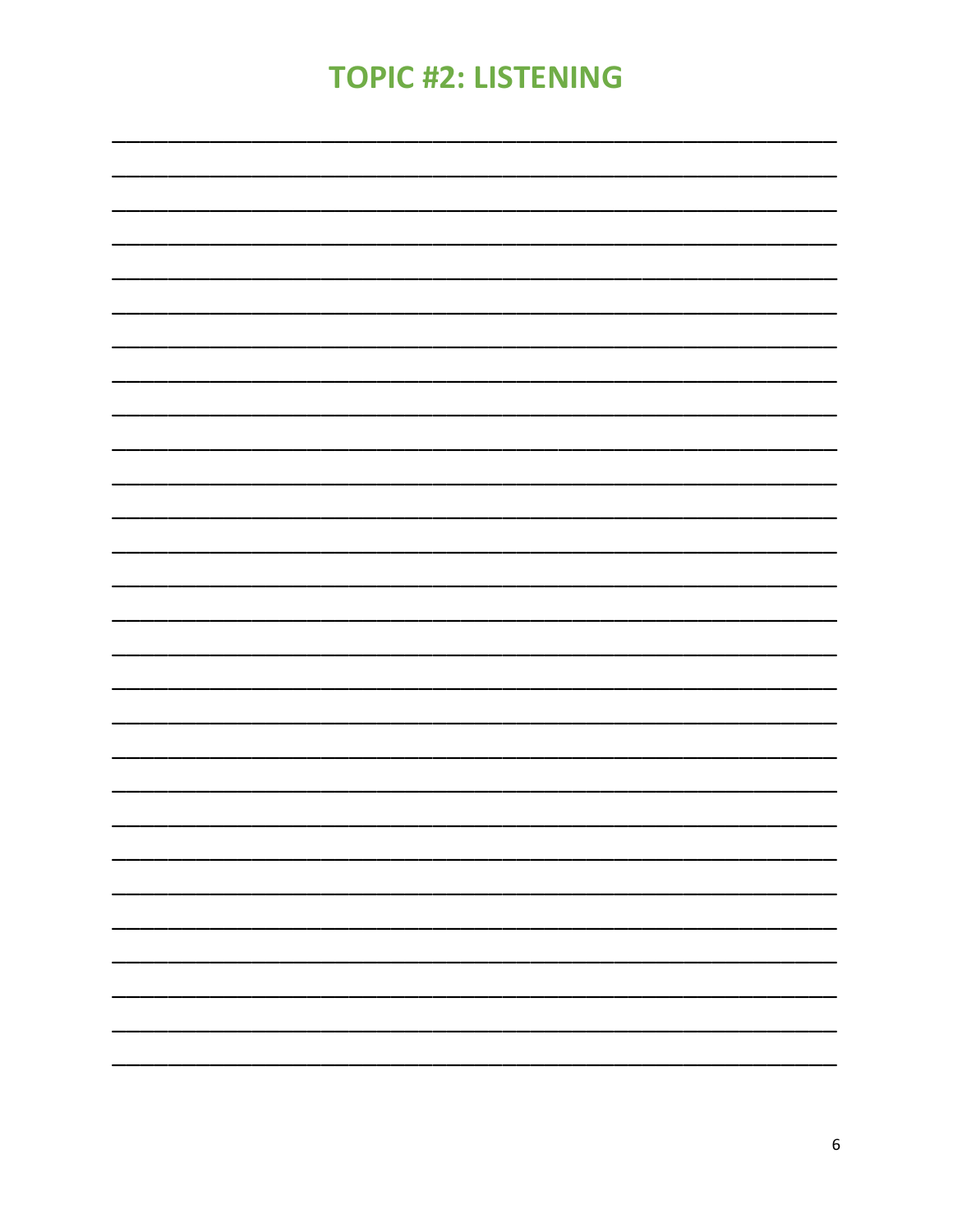## **TOPIC #3: SPEAKING OUT**

**All are invited to speak with courage and parrhesia, that is, in freedom, truth, and charity. What enables or hinders speaking up courageously, candidly, and responsibly in our local Church and in society? When and how do we manage to say what is important to us? How does the relationship with the local media work (not only Catholic media)? Who speaks on behalf of the Christian community, and how are they chosen?**

When have you observed individuals speaking out responsibly or irresponsibly, and what can we draw from it in a positive manner? Do we look to only a religious leader, or community leader to speak out? Do we only speak out when it is after the fact, when things boil over, or are we proactive in speaking up?

Does gossip get confused with speaking out? At what level do we desire our leaders to speak out? At what level do we desire speaking out ourselves? When has not speaking out negatively or positively affected us?

Speak Out: (1) express one's feelings or opinions frankly and publicly. Citation: Google's English dictionary is provided by Oxford Languages

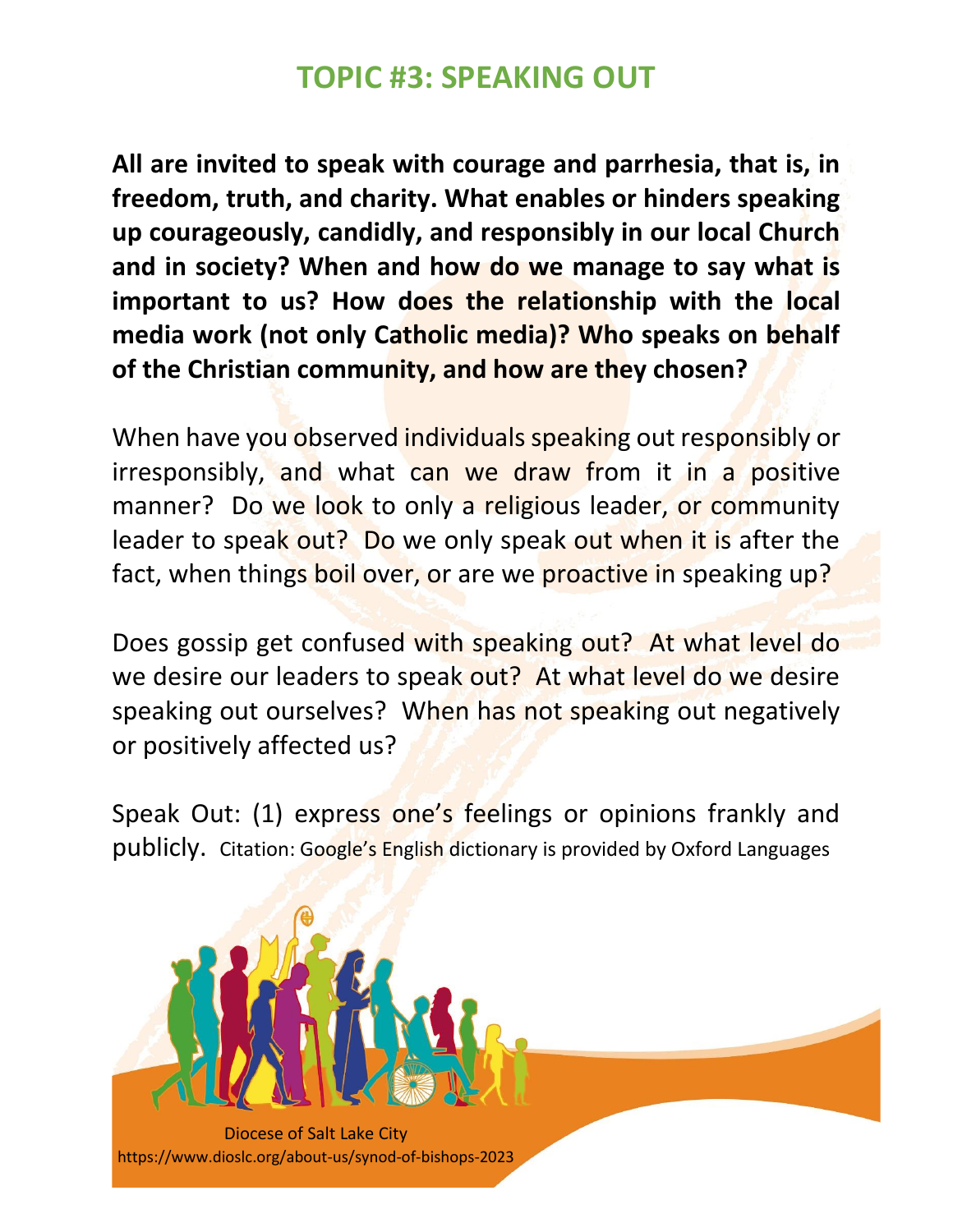# **TOPIC #3: SPEAKING OUT**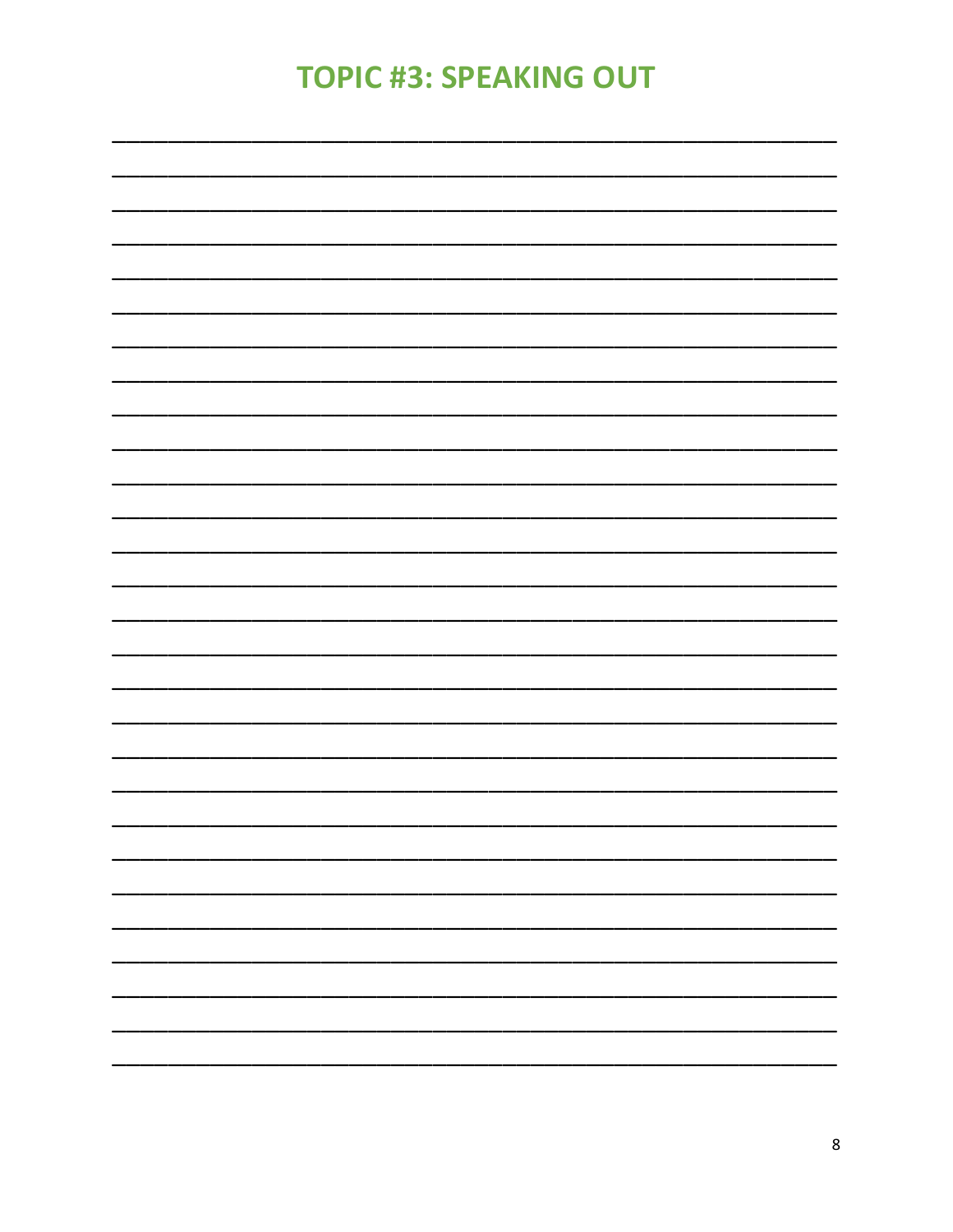## **TOPIC #4: CELEBRATION**

**"Walking together" is only possible if it is based on communal listening to the Word [Scripture] and the celebration of the Eucharist. How do prayer and liturgical celebrations actually inspire and guide our common life and mission in our community? How do they inspire the most important decisions? How do we promote the active participation of all the faithful in the liturgy? What space is given to participating in the ministries of lector and acolyte?**

Walking together in the above sense requires one to believe in the Eucharist, in the real presence of Christ in the Eucharist, but what about those who do not? Does our communal listening inspire others to walk with us? As Catholics, what is worth celebrating? As non-Catholics, what is worth celebrating?

Are we connecting with one another as the Body of Christ, and to God in the celebration of the Eucharist (Mass)? Is our participation in the Eucharist inspiring, invigorating, or is it in need of anything?

Inspire: (1) fill (someone) with the urge or ability to do or feel something, especially to do something creative. Citation: Google's English dictionary is provided by Oxford Languages

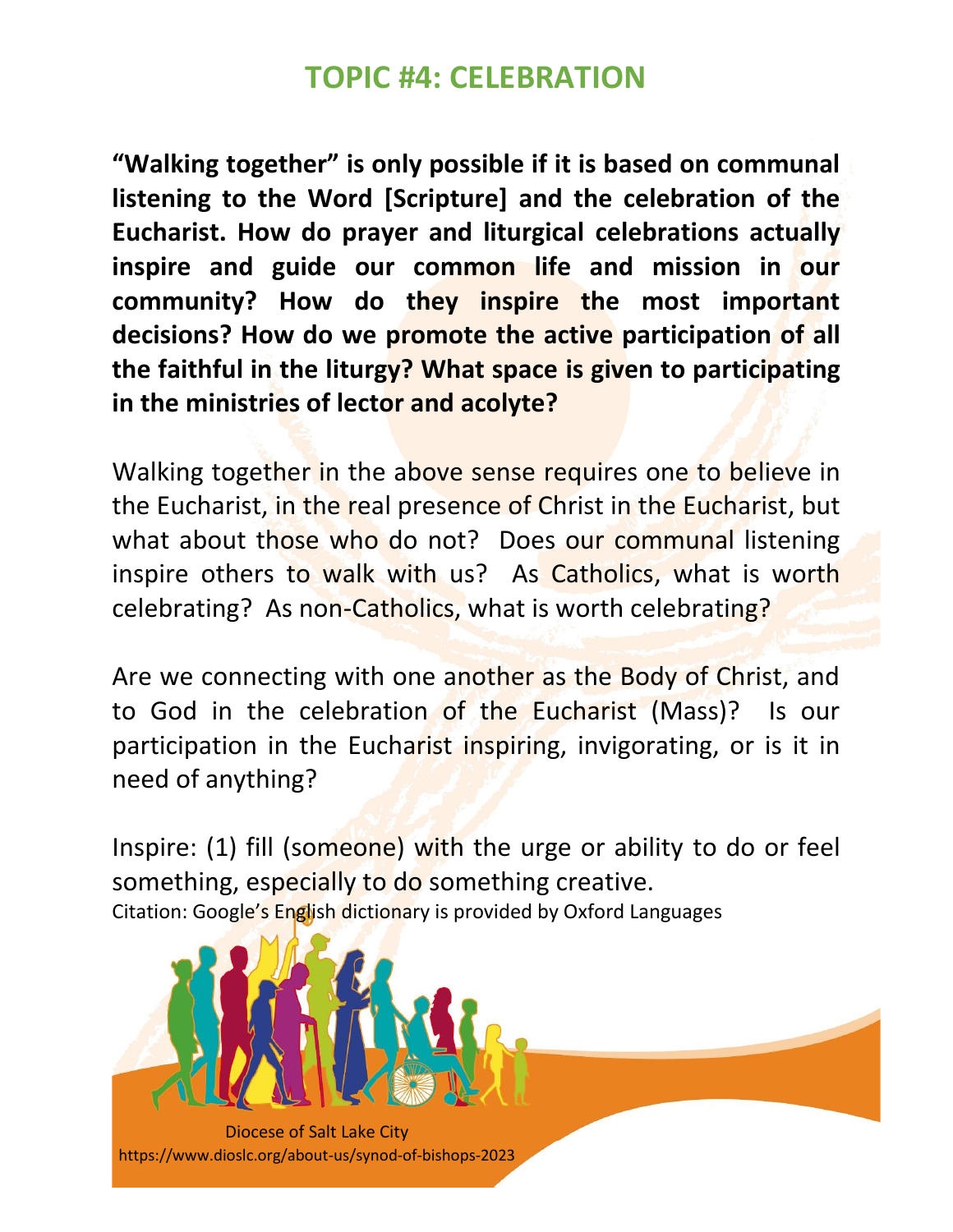## **TOPIC #4: CELEBRATION**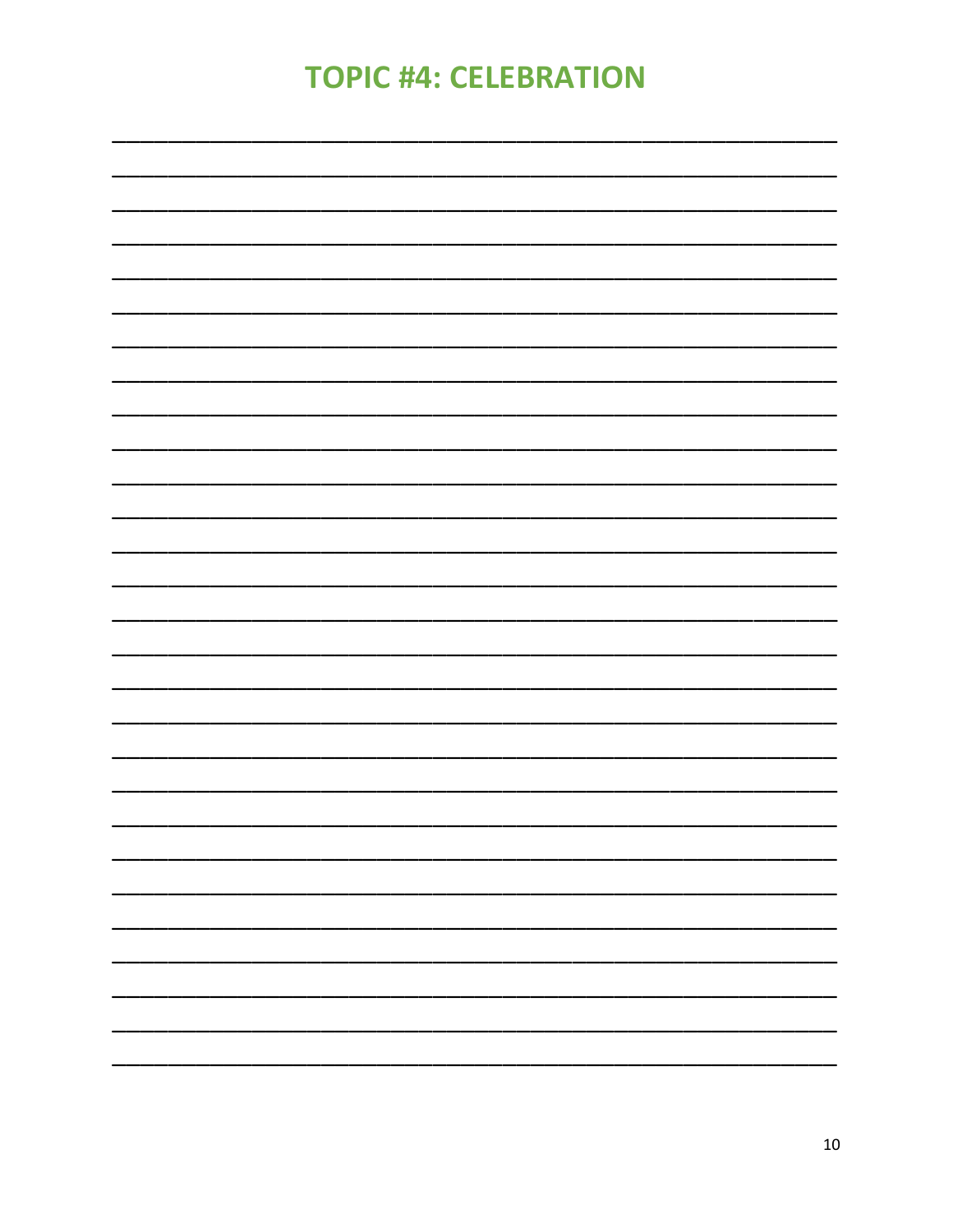# **TOPIC #5: SHARING RESPONSIBILITY FOR OUR COMMON MISSION**

**Synodality is at the service of the mission of the Church, in which all members are called to participate. Since we are all missionary disciples, how is every baptized person called to participate in the mission of the Church? What hinders the baptized from being active in mission? What areas of mission are we neglecting? How does the community support its members who serve society in various ways (social and political involvement, scientific research, education, promoting social justice, protecting human rights, caring for the environment, etc.)? How does the Church help these members to live out their service to society in a missionary way? How is discernment about missionary choices made and by whom?**

Are you involved in a common mission within the Church? Is there a mission the Church should undertake that you do not see in practice? What is your hope for a greater mission yet to be embraced?

Mission: (1) an important assignment carried out for political, religious, or commercial purposes, typically involving travel; (2) the vocation or calling of a religious organization, especially a Christian one, to go out into the world and spread its faith. Citation: Google's English dictionary is provided by Oxford Languages

11

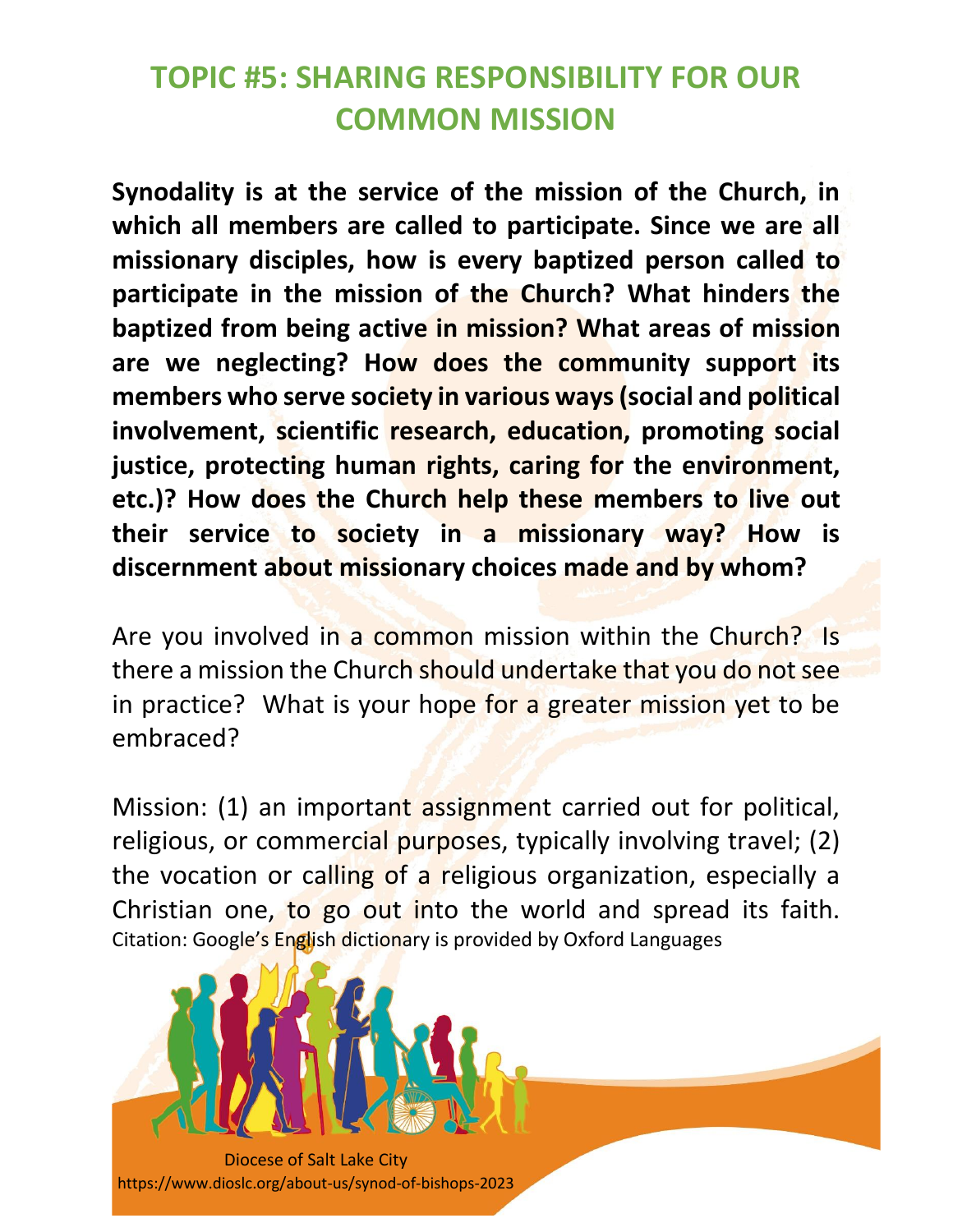# **TOPIC #5: SHARING RESPONSIBILITY FOR OUR COMMON MISSION**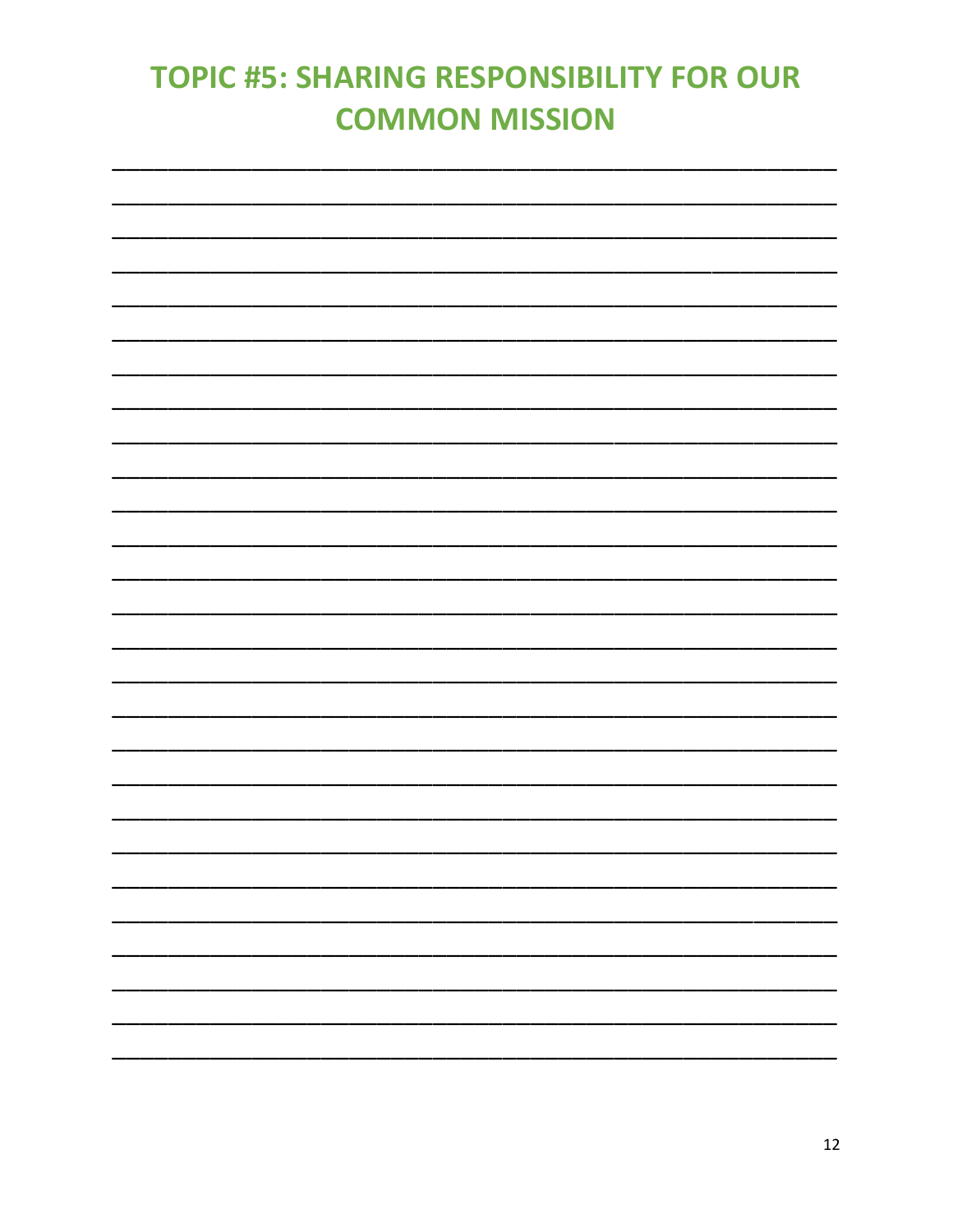## **TOPIC #6: DIALOGUE IN CHURCH AND SOCIETY**

**Dialogue requires perseverance and patience, but it also enables mutual understanding. To what extent do diverse peoples in our community come together for dialogue? What are the places and means of dialogue within our local Church? How do we promote collaboration with neighboring dioceses, religious communities in the area, lay associations and movements, etc.?**

**How are divergences of vision, or conflicts and difficulties addressed? What particular issues in the Church and society do we need to pay more attention to? What experiences of dialogue and collaboration do we have with believers of other religions and with those who have no religious affiliation?**

**How does the Church dialogue with and learn from other sectors of society: the spheres of politics, economics, culture, civil society, and people who live in poverty?**

Dialogue: (1) conversation between two or more people as a feature of a book, play, or movie; (2) take part in a conversation or discussion to resolve a problem [or difference]. Citation: Google's English dictionary is provided by Oxford Languages

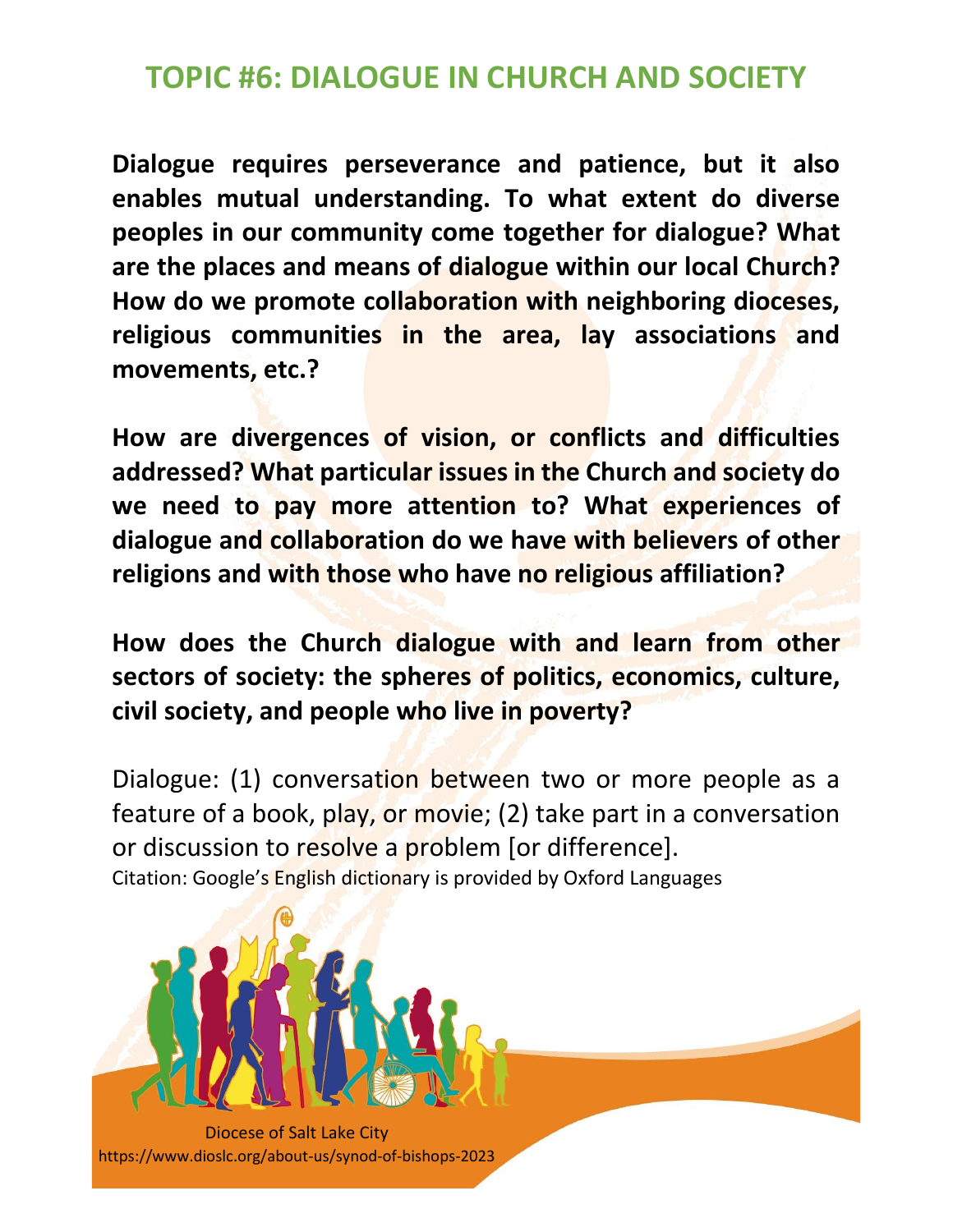# **TOPIC #6: DIALOGUE IN CHURCH AND SOCIETY**

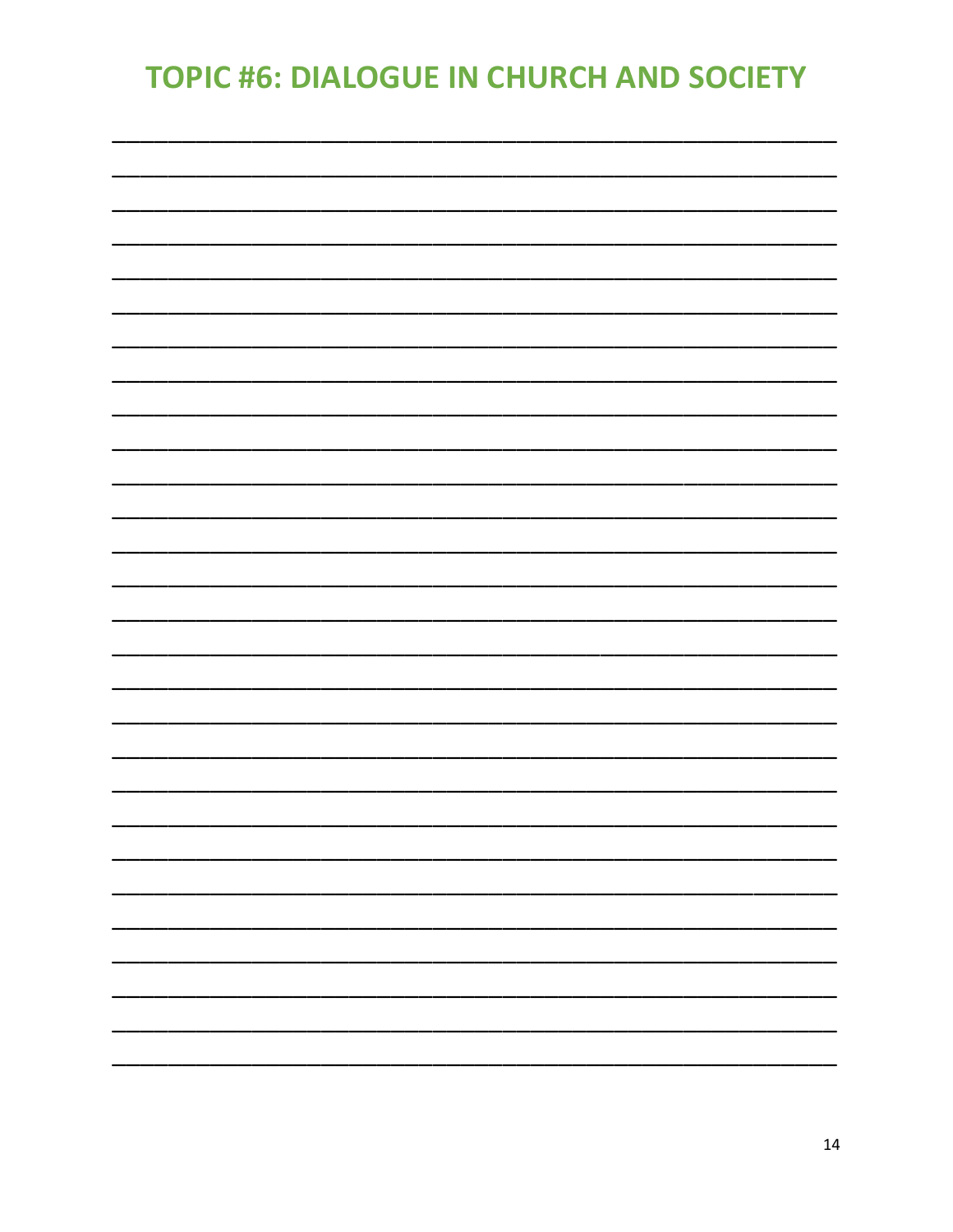### **TOPIC #7: ECUMENISM**

**The dialogue between Christians of different confessions, united by one baptism, has a special place in the synodal journey. What relationships does our Church community have with members of other Christian traditions and denominations? What do we share and how do we journey together? What fruits have we drawn from walking together? What are the difficulties? How can we take the next step in walking forward with each other?** 

Theological differences are evident between Christian denominations, some take us in opposing directions, others less so. Where do you see the greatest convergence of belief, and the greatest separation? Do we build upon areas of common belief, or do we drift toward a lowest common denominator?

What is your hope for greater unity, and what steps do you envision helping us journey there?

Ecumenism vs. Interfaith: Ecumenism promotes good relations and unity among Christian Churches, denominations. Interfaith dialogue promotes good relations between Christianity and other non-Christian religions.

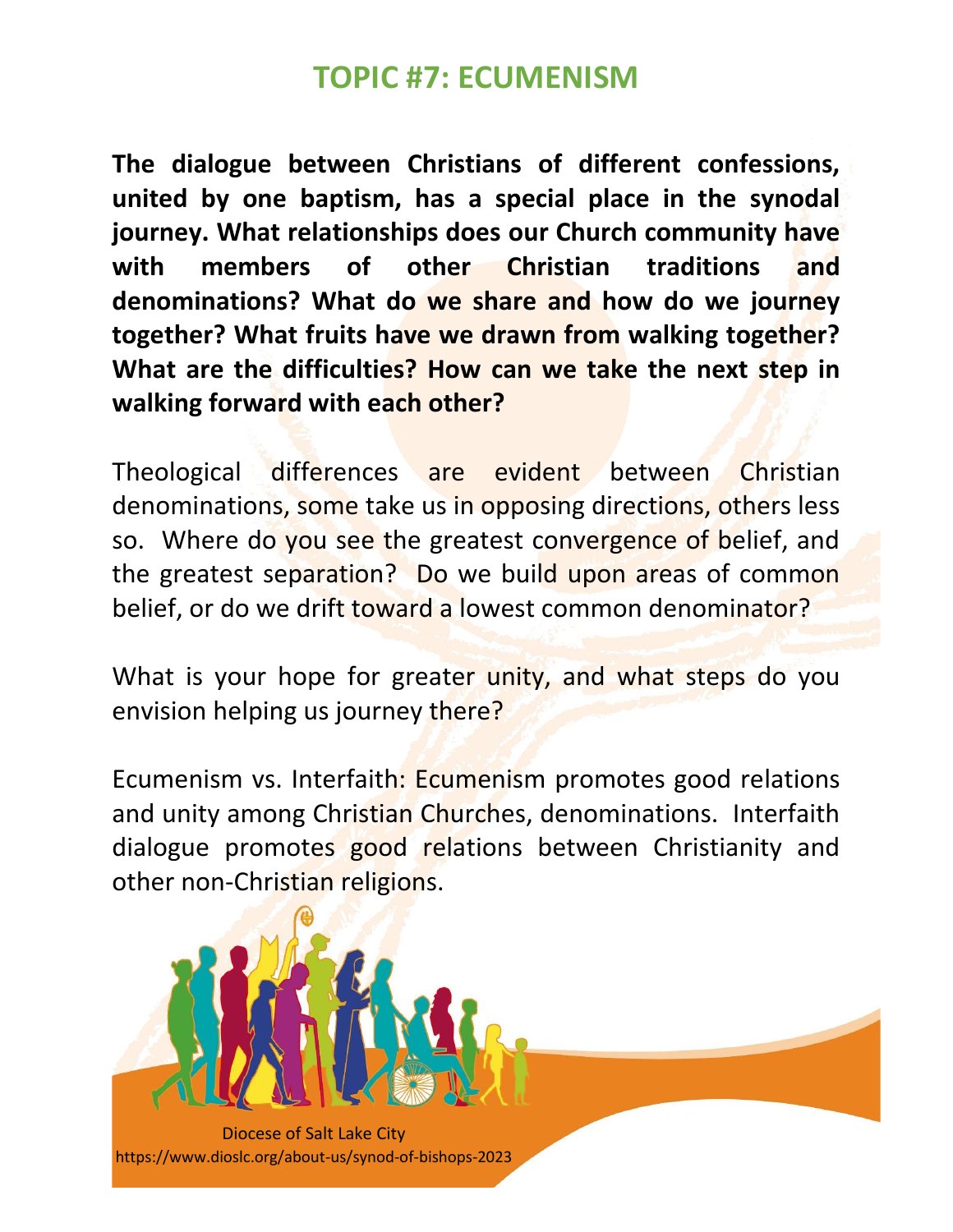# **TOPIC #7: ECUMENISM**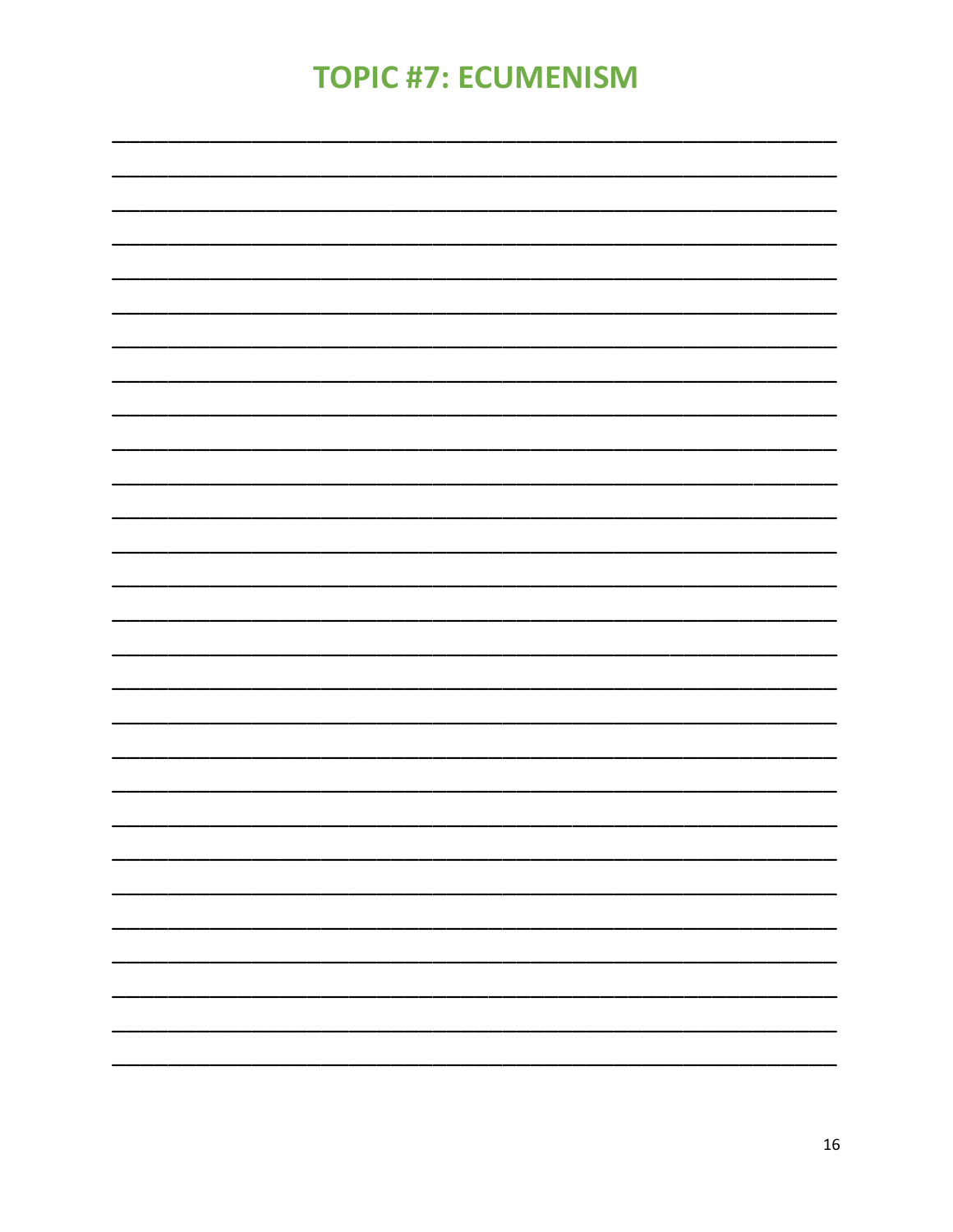**A synodal church is a participatory and co-responsible Church. How does our Church community identify the goals to be pursued, the way to reach them, and the steps to be taken? How is authority or governance exercised within our local Church? How are teamwork and co-responsibility put into practice? How are evaluations conducted and by whom? How are lay ministries and the responsibility of lay people promoted? Have we had fruitful experiences of synodality on a local level? How do synodal bodies function at the level of the local Church (Pastoral Councils in parishes and dioceses, Presbyteral [priests'] Council, etc.)? How can we foster a more synodal approach in our participation and leadership?**

"The Church teaches that it is divinely founded, and its essential structure – the faithful, led by the priests, governed by the bishops under the pope  $-$  is divinely ordered. Other structures, like parish councils, national bishops' conferences, or the Synod of Bishops, are considered to be helpful, but are not considered to be a part of the Church's divinely ordered hierarchical constitution."<sup>i</sup>

What are the essential distinctions in the hierarchy of the Church and in the Church as the Body of Christ? Where do problems

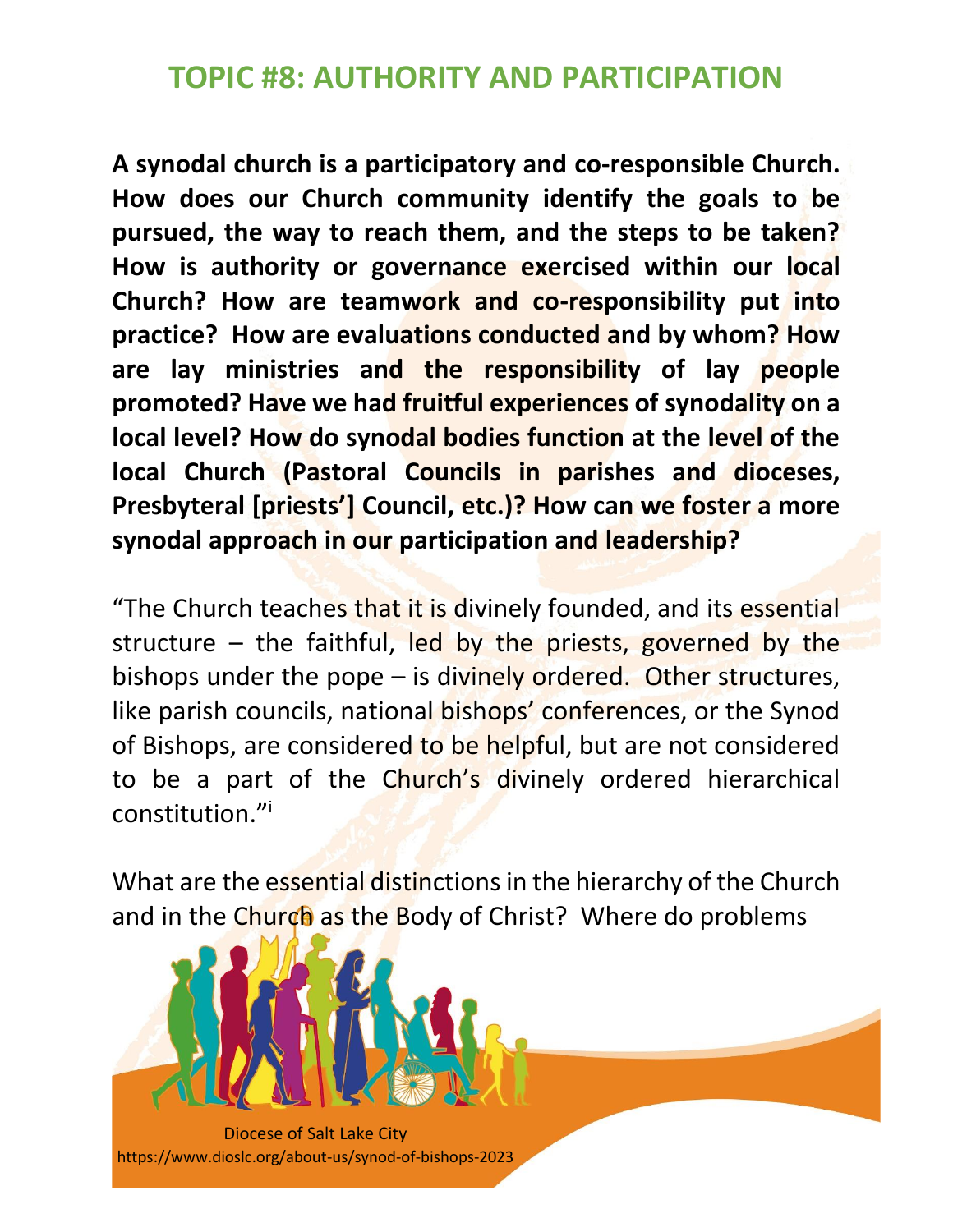arise when governance is not exercised rightly? Where has governance been applied properly and brought greater hope, joy, mission driven activity, justice, and other positive outcomes?

Jesus gives his pastoral authority to Peter when he commands, "Feed my lambs, take care of my sheep, feed my sheep." He is delegating his authority using imagery found throughout the Old Testament. In other instances, he delegates his authorities to Peter and the other Apostles. What are the strengths to Jesus' intent and delegation of authority? What happens if authority is abdicated, meaning given over to another person or entity? What are the best uses of authority in how Jesus handed it on to be exercised in His name? Have we fallen short in some respects?

What is the hope for our efforts in being responsible with our authority and participation in the Church?

Synodality: "Synodality as a concept really just means collegiality. It is the way in which the different parts of the Church come together as the mystical Body of Christ" ii

\_\_\_\_\_\_\_\_\_\_\_\_\_\_\_\_\_\_\_\_\_\_\_\_\_\_\_\_\_\_\_\_\_\_\_\_\_\_\_\_\_\_\_\_\_\_\_\_\_\_\_\_

\_\_\_\_\_\_\_\_\_\_\_\_\_\_\_\_\_\_\_\_\_\_\_\_\_\_\_\_\_\_\_\_\_\_\_\_\_\_\_\_\_\_\_\_\_\_\_\_\_\_\_\_

\_\_\_\_\_\_\_\_\_\_\_\_\_\_\_\_\_\_\_\_\_\_\_\_\_\_\_\_\_\_\_\_\_\_\_\_\_\_\_\_\_\_\_\_\_\_\_\_\_\_\_\_

\_\_\_\_\_\_\_\_\_\_\_\_\_\_\_\_\_\_\_\_\_\_\_\_\_\_\_\_\_\_\_\_\_\_\_\_\_\_\_\_\_\_\_\_\_\_\_\_\_\_\_\_

\_\_\_\_\_\_\_\_\_\_\_\_\_\_\_\_\_\_\_\_\_\_\_\_\_\_\_\_\_\_\_\_\_\_\_\_\_\_\_\_\_\_\_\_\_\_\_\_\_\_\_\_

\_\_\_\_\_\_\_\_\_\_\_\_\_\_\_\_\_\_\_\_\_\_\_\_\_\_\_\_\_\_\_\_\_\_\_\_\_\_\_\_\_\_\_\_\_\_\_\_\_\_\_\_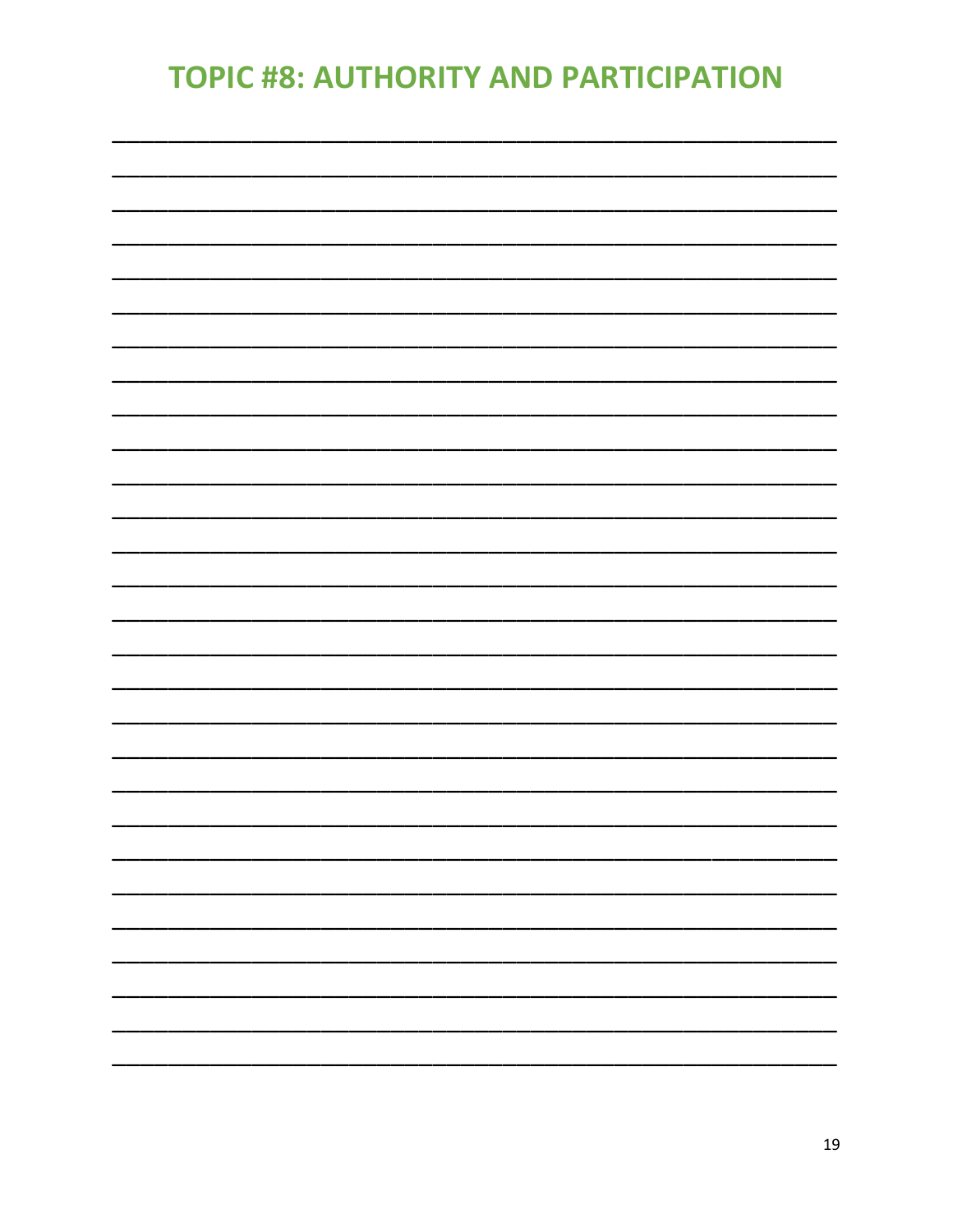<sup>i</sup> Condon, Ed., "What is 'synodality'? Experts explain," Catholic News Agency, Vatican City, October 25, 2018. https://www.catholicnewsagency.com/news/39731/what-is-synodality-experts-explain ii Ibid.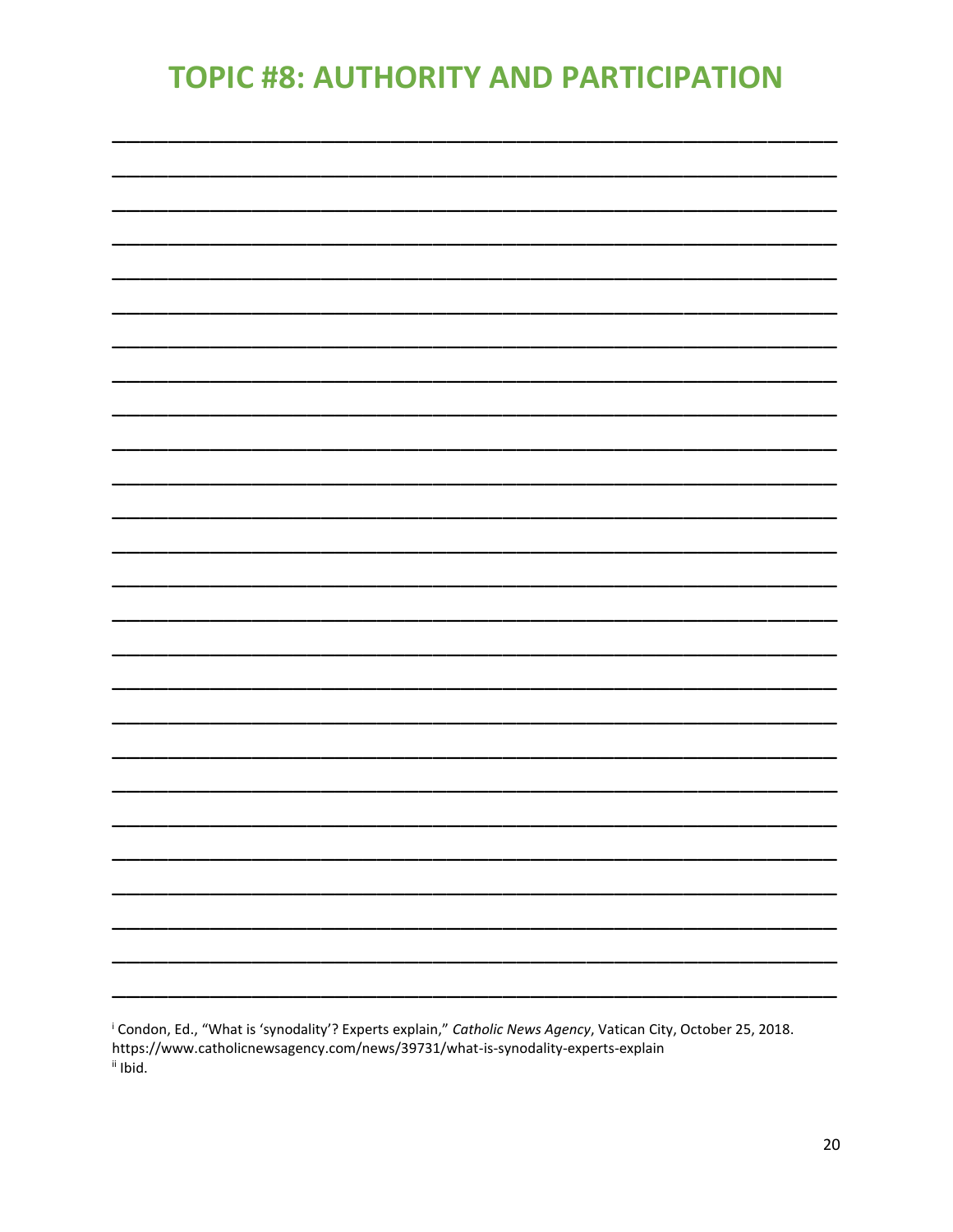## **TOPIC #9: DISCERNING AND DECIDING**

**In a synodal style we make decisions through discernment of what the Holy Spirit is saying through our whole community. What methods and processes do we use in decision-making? How can they be improved? How do we promote participation in decision-making within hierarchical structures? Do our decision-making methods help us to listen to the whole People of God?**

**What is the relationship between consultation and decisionmaking, and how do we put these into practice? What tools and procedures do we use to promote transparency and accountability? How can we grow in communal spiritual discernment?**

We consult our religious leaders in various matters, and our religious leaders consult us in this very Synod. What expertise do you offer the Synod of Bishops as they consult you? If it seems difficult to give or receive consultation, what steps could improve the opportunity? Where is hope found in consulting?

Consult: (1) seek information or advice (from someone with expertise in a particular area); (2) an act of consulting a professional; a consultation.

Citation: Google's English dictionary is provided by Oxford Languages

Diocese of Salt Lake City https://www.dioslc.org/about-us/synod-of-bishops-2023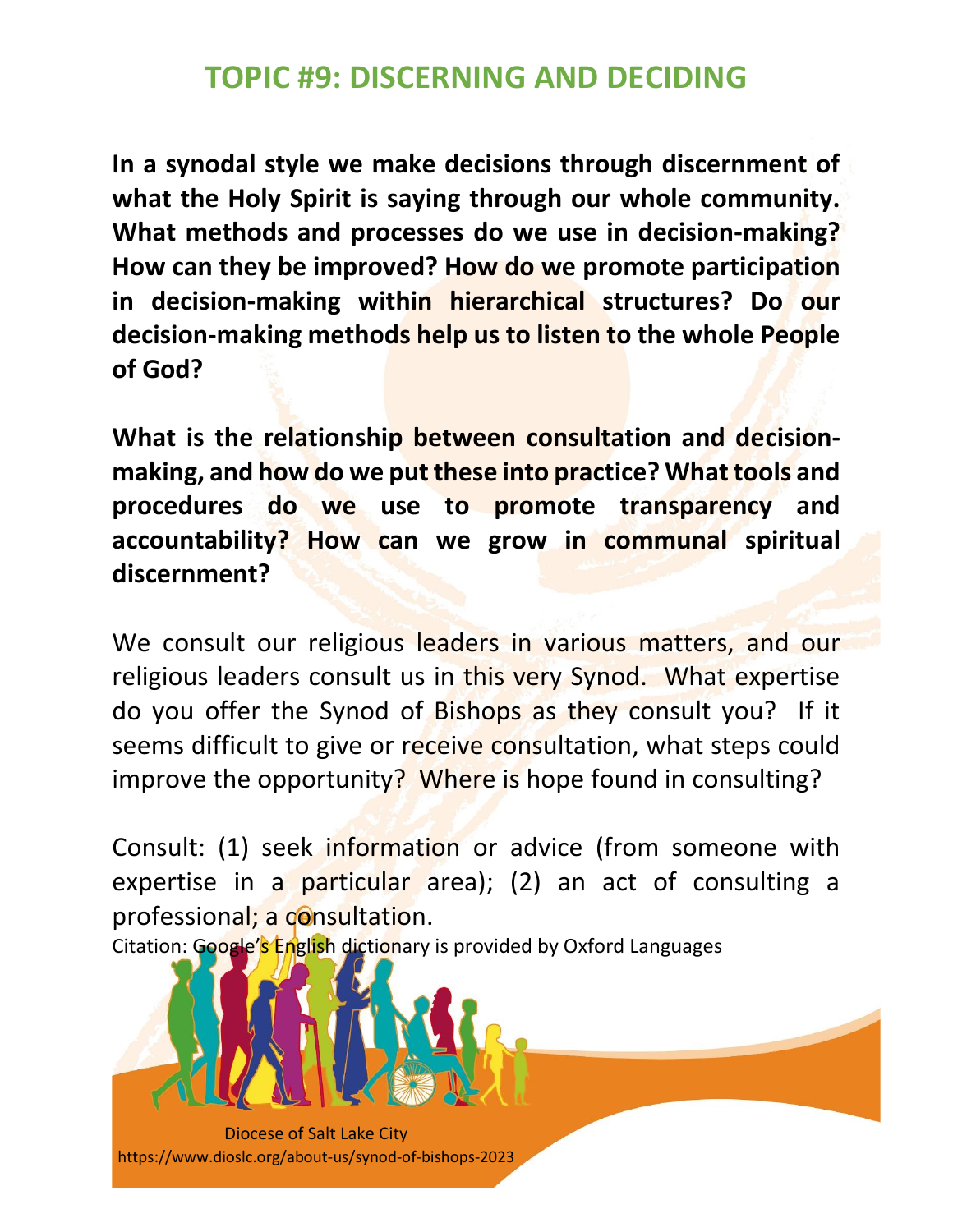# **TOPIC #9: DISCERNING AND DECIDING**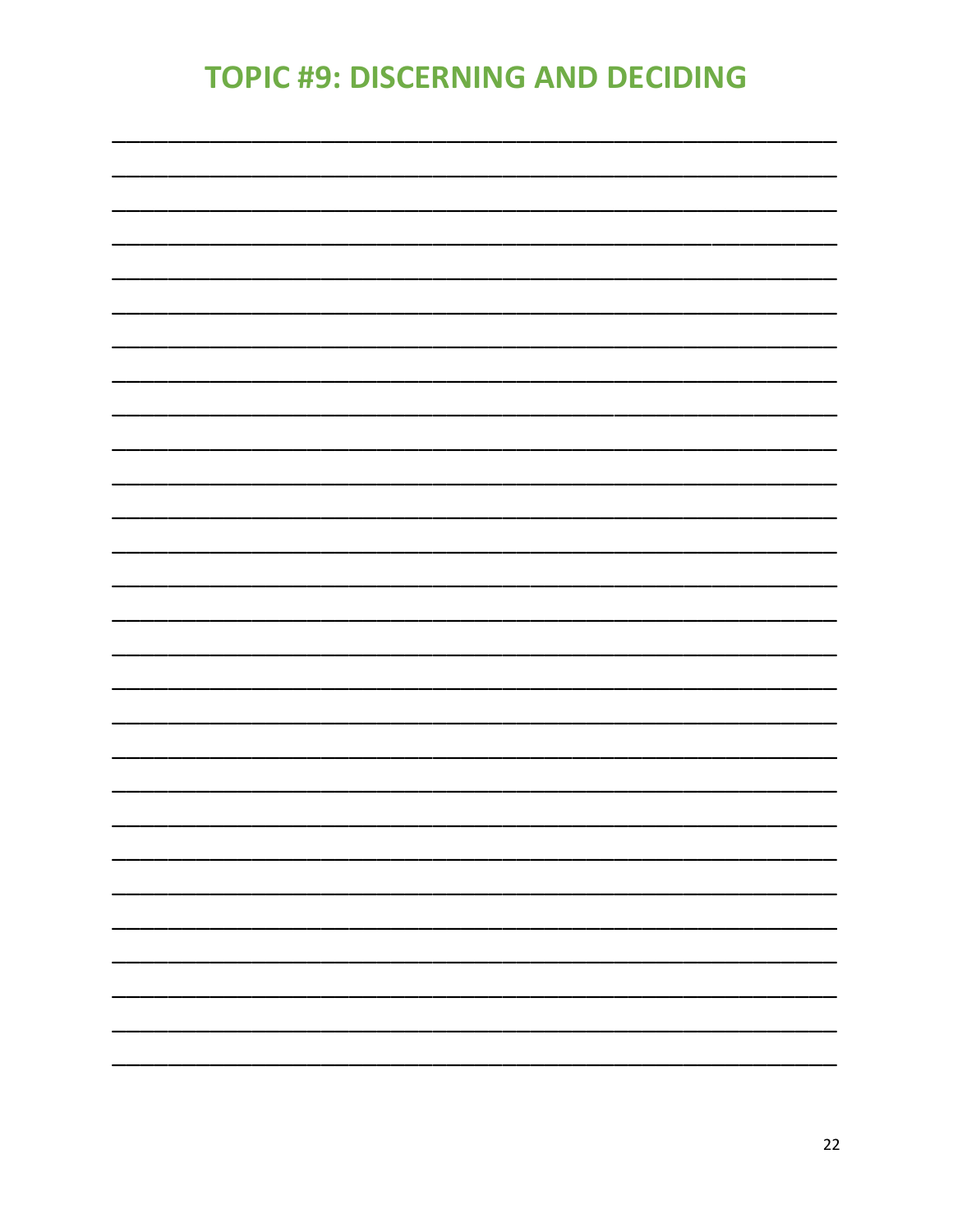## **TOPIC #10: FORMING OURSELVES IN SYNODALITY**

**Synodality entails receptivity to change, formation, and ongoing learning. How does our church community form people to be more capable of "walking together," listening to one another, participating in mission, and engaging in dialogue? What formation is offered to foster discernment and the exercise of authority in a synodal way?**

If we are to discern well, we must judge well all that is before us, as we learn from the past. If we were to give energy in our discernment to the past, present, and future  $-$  in what proportion do we expend this energy, time, and effort?

Do we take seriously the need to be formed to "walk together," or do we think there is no need for it? Where do we find that we currently have solidarity with others? Is there a need for it? Jesus formed his disciples to take the good news to the poor, to every village, town, and countryside. Are we "walking together" with Christ? Do we need to do this more often?

Where are we walking together? In a religious sense? In a practical sense with those who are suffering? In an openness of generosity and spirit?

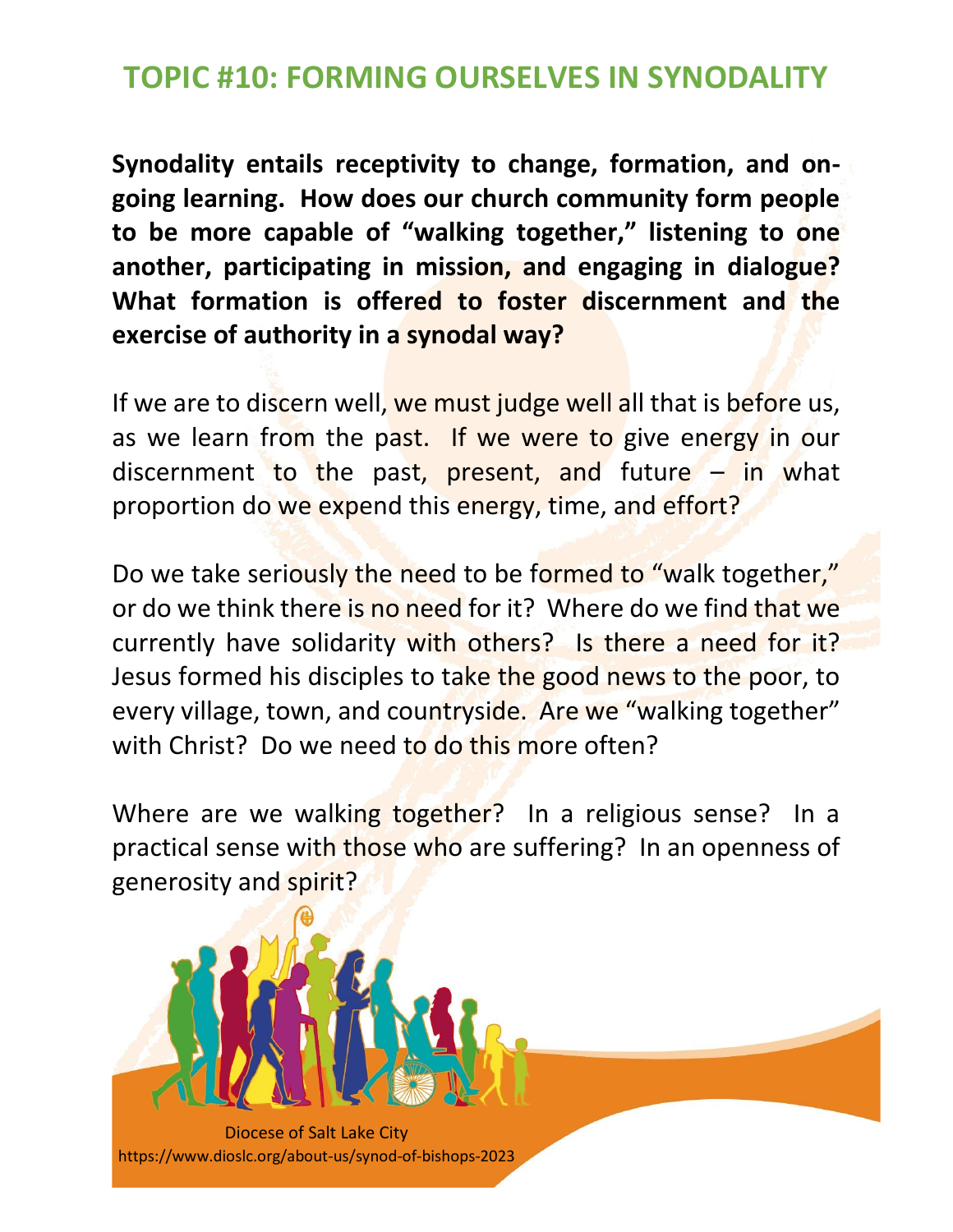# **TOPIC #10: FORMING OURSELVES IN SYNODALITY**

Receptivity: willingness to consider or accept new suggestions and ideas.

Discernment: (1) ability to judge well; (2) perception in the absence of judgment with a view to obtaining spiritual guidance and understanding.

Citation: Google's English dictionary is provided by Oxford Languages

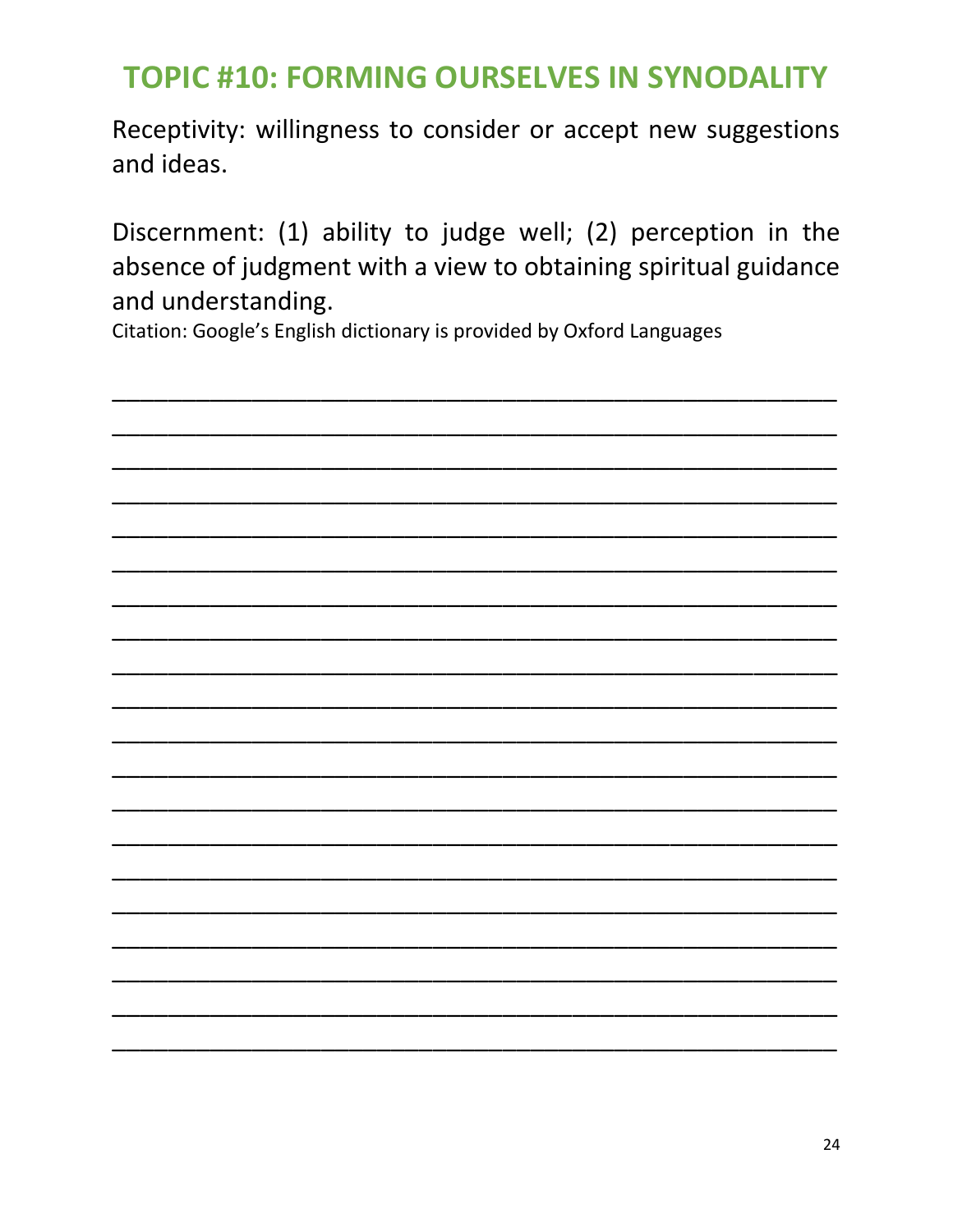## **TOPIC #11: YOUR TABLE'S CHOICE**

\_\_\_\_\_\_\_\_\_\_\_\_\_\_\_\_\_\_\_\_\_\_\_\_\_\_\_\_\_\_\_\_\_\_\_\_\_\_\_\_\_\_\_\_\_\_\_\_\_\_\_\_

\_\_\_\_\_\_\_\_\_\_\_\_\_\_\_\_\_\_\_\_\_\_\_\_\_\_\_\_\_\_\_\_\_\_\_\_\_\_\_\_\_\_\_\_\_\_\_\_\_\_\_\_

**TOPIC:** \_\_\_\_\_\_\_\_\_\_\_\_\_\_\_\_\_\_\_\_\_\_\_\_\_\_\_\_\_\_\_\_\_\_\_\_\_\_\_\_\_\_\_\_\_\_

The Synod of Bishops recognizes that the people of God may want to address various topics that are not included in their preselected ten topics. Please state your table's topic as clearly and succinctly as possible above. Then, address the nuances and most important aspects of the topic in the notes to follow on the other side of this page.

If you could address the Pope and the Synod of Bishops, what would you want to ask them to consider or discuss?

You might state why the topic is important and relevant at this point in history, and where it is headed in the future. It can be especially helpful to address the hopes and dreams, the challenging realities, the faithfulness and inspiration regarding this topic.